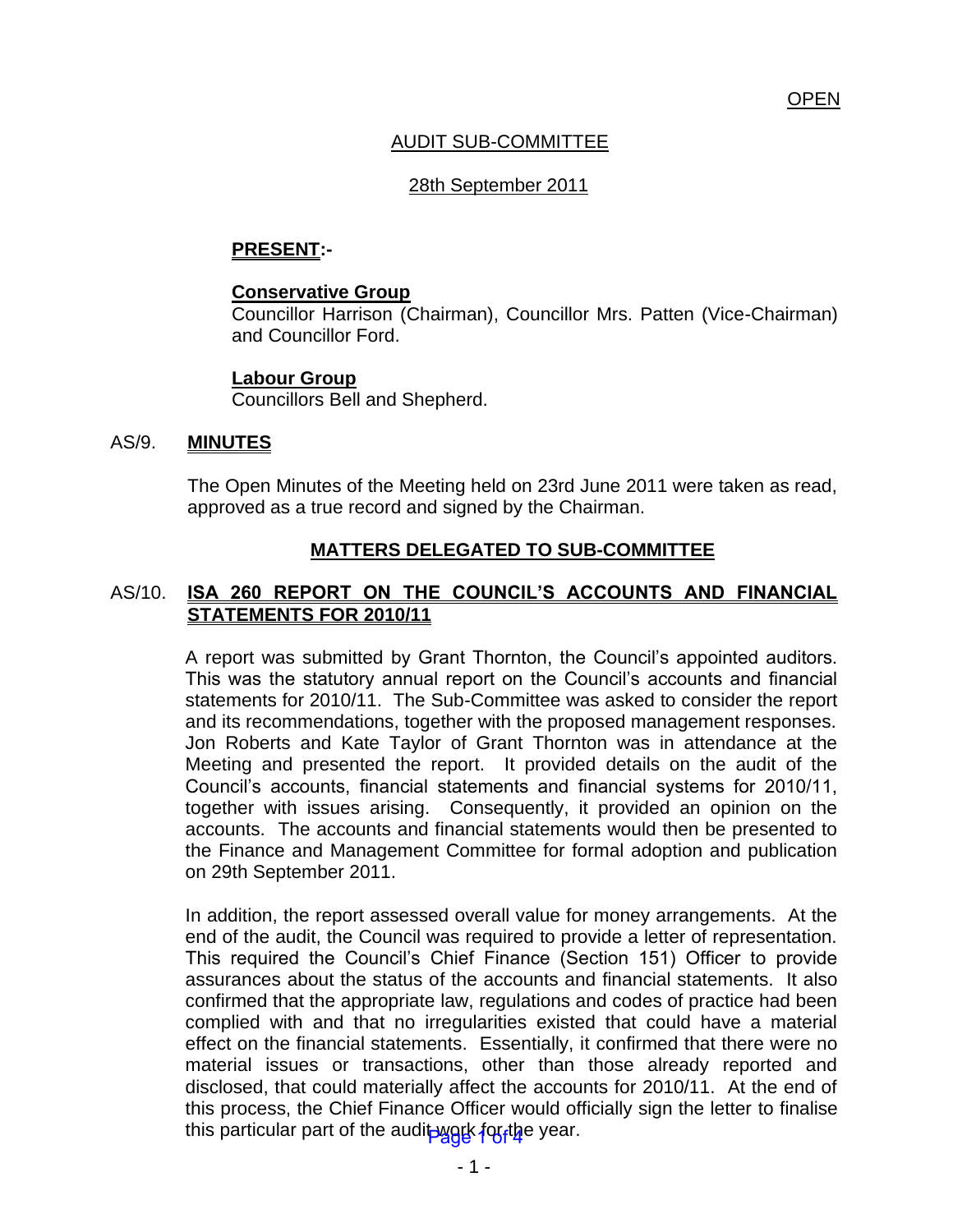The Auditors confirmed the areas that they had a duty to report on. Some quantitative and qualitative elements had been identified and the auditor referred to the adjustments that had been required as a result of the audit. There had been a demonstrable deterioration in the quality of the accounts, compared to previous years and some issues that were still to be resolved. The auditor asked that it be recorded that this had been brought to the Sub-Committee's attention.

Further detail was provided on the audit adjustments and issues outstanding, relating to cash flow and the Whole of Council Accounts, with the auditor also giving examples of areas where adjustments were required. It was questioned whether the move to International Financial Reporting Standards (IFRS) was the cause of these issues. However, this was not the sole reason and there were also issues around valuation, revaluation and depreciation. Officer input was sought on the reasons. A key cause was an IT module attached to the Asset Management System for capital accounting, which was no longer considered fit for purpose. Few authorities were now using this system and a simple spreadsheet might be another option going forward. It was clarified that none of the issues raised affected the 'bottom line' account figures.

The auditor then referred to classification issues. Arising from a Member's question, Officers explained the respective roles of the Sub-Committee and Policy Committee with regard to performance monitoring.

Consideration was given to the Financial Statements Audit, with the auditors highlighting unadjusted misstatements. Officers gave a context on the comparative amounts involved and it was explained how these matters would be addressed for the following year. Further explanation was provided in response to a Member's question, regarding the property, plant and equipment references within the Financial Statements Audit.

The Sub-Committee signified its acceptance of the officer responses to the points raised in this section of the auditor's report.

Consideration was then given to the appended action plan. It was suggested that periodic reports should be provided to the Sub-Committee on the implementation of these actions, with the first report being to the next Sub-Committee meeting.

Issues were raised relating to journals and how the public was made aware of the opportunity to inspect the accounts. There was concern over the late circulation of this item and it was questioned why the quality of the accounts had slipped so significantly. Another issue was the problems resulting from the inadequate IT system and whether compensation could be pursued.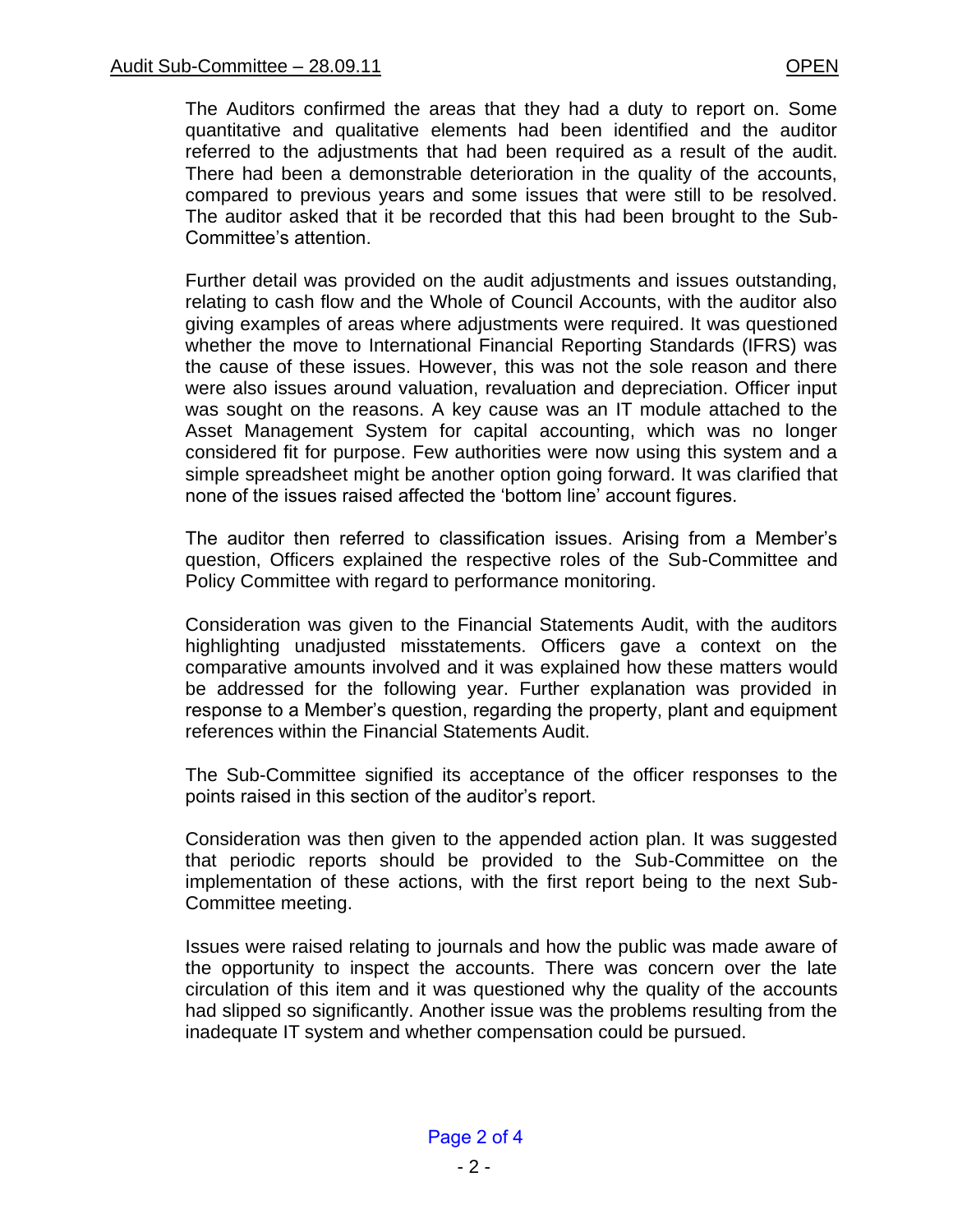## *RESOLVED:-*

- *(1) That the Sub-Committee approves the recommendations in Grant Thornton's report and notes the content of the Audit Letter.*
- *(2) That periodic reports are provided to the Sub-Committee on the implementation of the Action Plan, with the first report being to the December Sub-Committee meeting.*

### AS/11. **A REVIEW OF THE ARRANGEMENTS FOR SECURING VALUE FOR MONEY**

Grant Thornton presented its annual assessment on the Council's arrangements for securing value for money. The Sub-Committee was requested to consider the report and its recommendations, together with the proposed management responses.

Following the abolition of the Use of Resources Assessment in 2010, the Audit Commission introduced a new approach to assessing value for money (VFM) at a local level. The auditors were required to issue a broad conclusion on whether the Council provided VFM. The report submitted gave a more detailed assessment. It determined whether the Council had proper arrangements in place for securing both financial resilience, together with economy, efficiency and effectiveness. This was undertaken against a set of criteria, considered to be good practice, and which were detailed within the report. Grant Thornton's representatives presented the circulated report.

In all but one area, the Council was assessed as having adequate arrangements and key characteristics of good practice in place. Financial control was assessed as having potential risks, although there was evidence that the Council was addressing this. The report would also be presented to the Finance and Management Committee at its Special Meeting on 29th September 2011, for ratification and publication.

The auditor presented the report, explaining its format. The key message was that the majority of assessments were 'green', meaning that the arrangements were at or exceeded adequate standards. The Sub-Committee was informed of those areas rated as 'amber', meaning there were potential risks or weaknesses and considered each of these areas in turn.

Members asked about planned monitoring of the 'amber' areas, particularly around the Finance Department's staffing levels. Officers confirmed the ongoing discussions with Northgate and the additional staffing provided temporarily for the accounts process. Comparative figures were given on staffing levels, together with a recent, unsuccessful recruitment process for a senior post. It was felt that the Sub-Committee should also receive periodic updates on these areas.